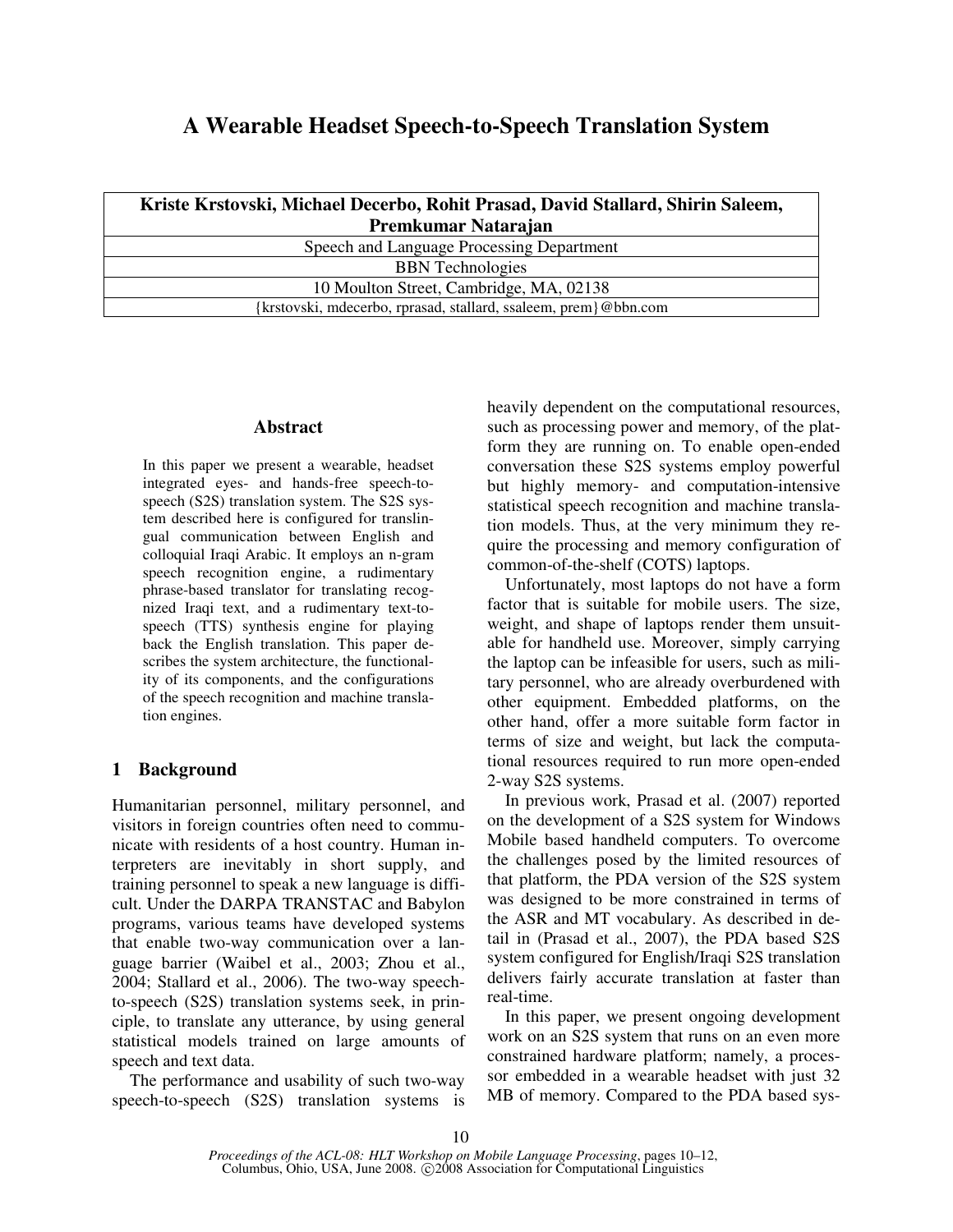tem described in (Prasad et al., 2007), the wearable system is designed for both eyes- and hands-free operation. The headset-integrated translation device described in this paper is configured for twoway conversation in English/Iraqi. The target domain is the force protection, which includes scenarios of checkpoints, house searches, civil affairs, medical, etc.

In what follows, we discuss the hardware and software details of the headset-integrated translation device.

#### **2 Hardware Platform**

The wearable S2S system described in this paper runs on a headset-integrated computational platform developed by Integrated Wave Technologies, Inc. (IWT). The headset-integrated platform employs a 200 MHz StrongARM integer processor with a total of just 32MB RAM available for both the operating system and the translation software. The operating system currently running on the platform is Embedded Linux.

There are two audio cards on the headset platform for two-way communication through separate audio input and output channels. The default sound card uses the headset integrated close-talking microphone as an audio input and the second audio card can be used with an ambient microphone mounted on the device or an external microphone. In addition, each headset earpiece contains inner and outer set of speakers. The inner earpiece speakers are for the English speaking user who wears the headset, whereas the outer speakers are for the foreign language speaker who is not required to wear the headset.

#### **3 Software Architecture**

Depicted in Figure 1 is the software system architecture for the headset-integrated wearable S2S system. We are currently using a fixed-phrase English-to-Iraqi speech translation module from IWT for translating from English to Iraqi. In the Iraqito-English (I2E) direction, we use an n-gram ASR engine to recognize Iraqi speech, a custom, phrasebased "micro translator" for translating Iraqi text to English text, and finally a TTS module for converting the English text into speech. The rest of this paper focuses on the components of the Iraqi-to-English translation module.



Figure 1. Software architecture of the S2S system.

**Fixed point ASR Engine:** The ASR engine uses phonetic hidden Markov models (HMM) with one or more forms of the following parameter tying: Phonetic-Tied Mixture (PTM), State-Tied Mixture (STM), and State-Clustered-Tied Mixture (SCTM) models.

For the headset-integrated platform, we use a fixed-point ASR engine described in (Prasad et al., 2007). As in (Prasad et al., 2007) for real-time performance we use the compact PTM models in both recognition passes of our two-pass ASR decoder.

**Phrase-based Micro Translator**: Phrase-based statistical machine translation (SMT) has been widely adopted as the translation engine in S2S systems. Such SMT engines require only a large corpus of bilingual sentence pairs to deliver robust performance on the domain of that corpus. However, phrase-based SMT engines require significant amount of memory, even when configured for medium vocabulary tasks. Given the limited memory on the headset platform, we chose to develop instead a phrase-based "micro translator" module, which acts like a bottom-up parser. The microtranslator uses translation rules derived from our phrase-based SMT engine. Rules are created automatically by running the SMT engine on a small training corpus and recording the phrase pairs it used in decoding it. These phrase pairs then become rules which are treated just as though they had been written by hand. The micro translator currently makes no use of probabilities. Instead, as shown in Figure 2, for any given Arabic utterance, the translator greedily chooses the longest matching source phrase that does not overlap a source phrase already chosen. The target phrases for these source phrases are then output as the translation. These target phrases come out in source-language